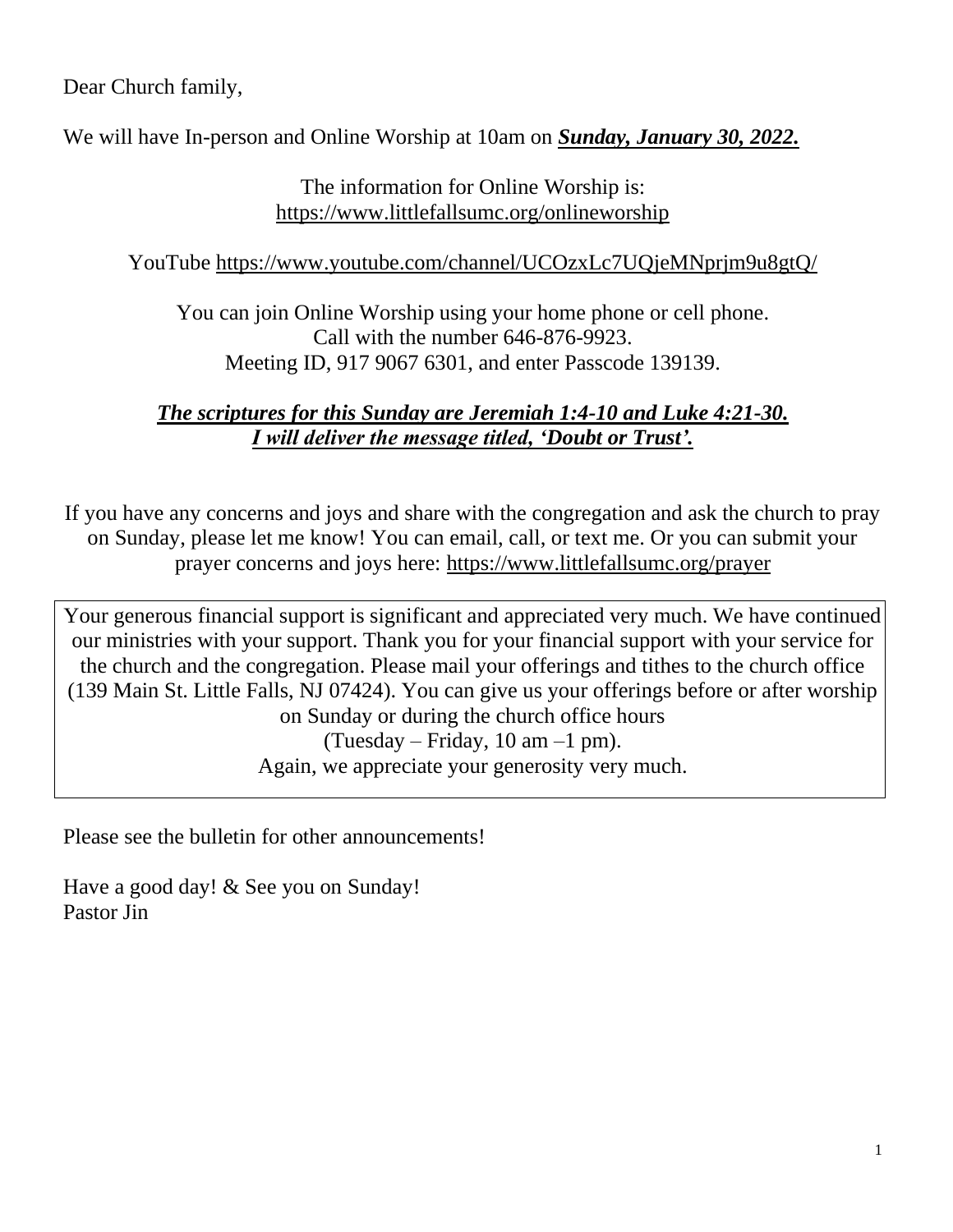**Little Falls United Methodist Church**

**Worship Bulletin**

**Fourth Sunday after the Epiphany**

**January 30, 2022 - Sunday Worship: 10 AM**



**139 Main Street, Little Falls, NJ 07424 Office Phone: (973) 256-0993 Website: [www.LittleFallsUMC.org](http://www.littlefallsumc.org/) Email: [Info@LittleFallsUMC.org](mailto:Info@LittleFallsUMC.org)**

*"A Welcoming Community of Faith, Hope, Mission and Outreach Sharing Christ's Love" "Making Disciples of Jesus Christ for the Transformation of the World"*

**"I appeal to you therefore, brothers and sisters, by the mercies of God, to present your bodies as a living sacrifice, holy and acceptable to God, which is your spiritual worship." (Romans 12:1)**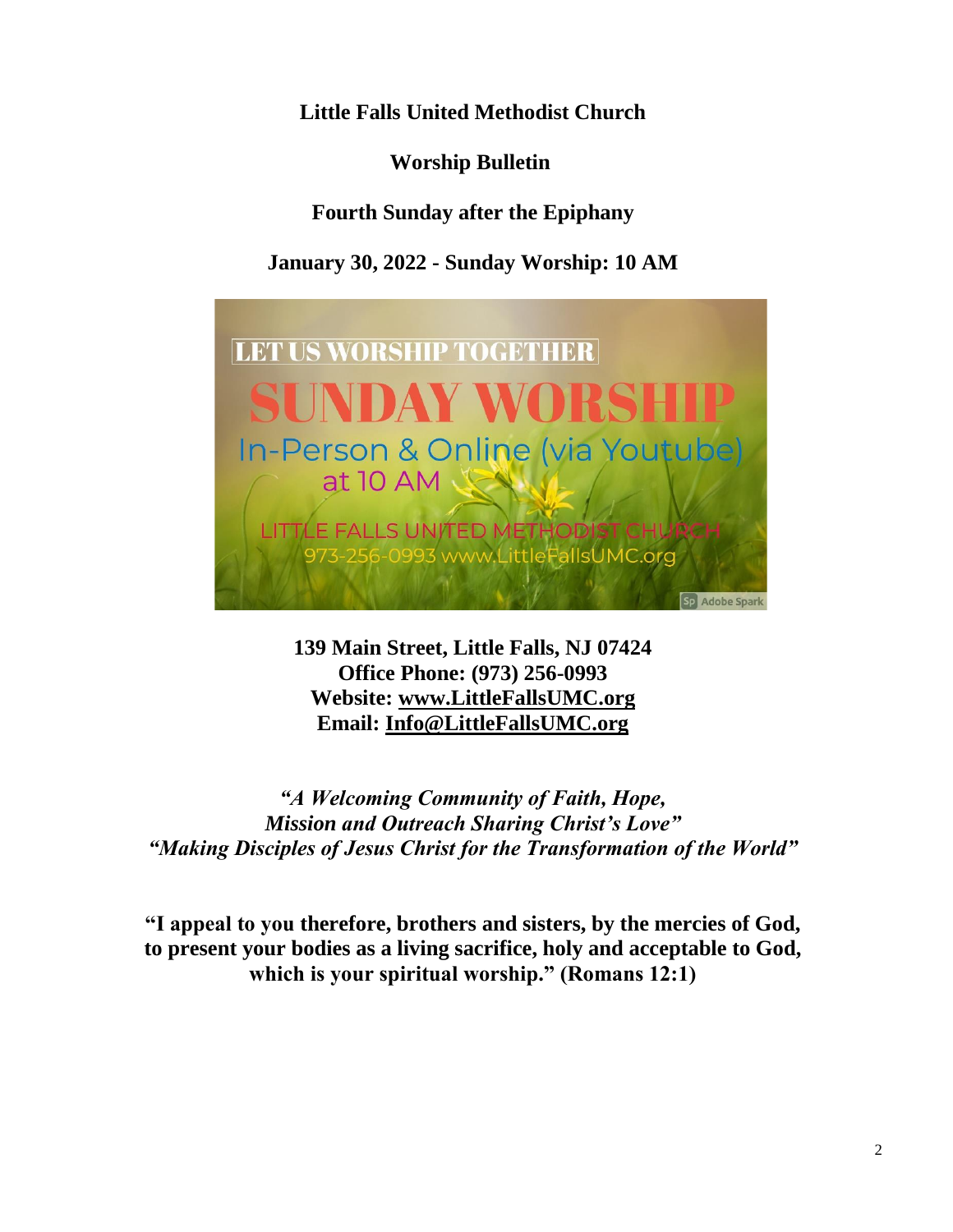# *Called to Praise*

# ⭻**Prepare your heart and body for Worship**

## **Welcome & Greeting**

# ⭻**Call to Worship**

Leader: God has called us to share the good news of God's love. **All: But who am I, that God should call me?** Leader: You are a beloved child of God. **All: But I am weak I'm not a great speaker or preacher.** Leader: God is with you; don't be afraid. **All: Lord, help me to trust in your presence with me. Help me to serve you. AMEN**

⭻**Praise Song** *Great Is Thy Faithfulness UMH 140*

Chorus Great is Thy faithfulness Great is Thy faithfulness Morning by morning New mercies I see All I have needed Thy hand hath provided Great is Thy faithfulness Lord unto me

# Verse 1

Great is Thy faithfulness O God my Father There is no shadow Of turning with Thee Thou changest not Thy compassions they fail not As Thou hast been Thou forever wilt be

Verse 2 Summer and winter And springtime and harvest Sun moon and stars In their courses above Join with all nature In manifold witness To Thy great faithfulness Mercy and love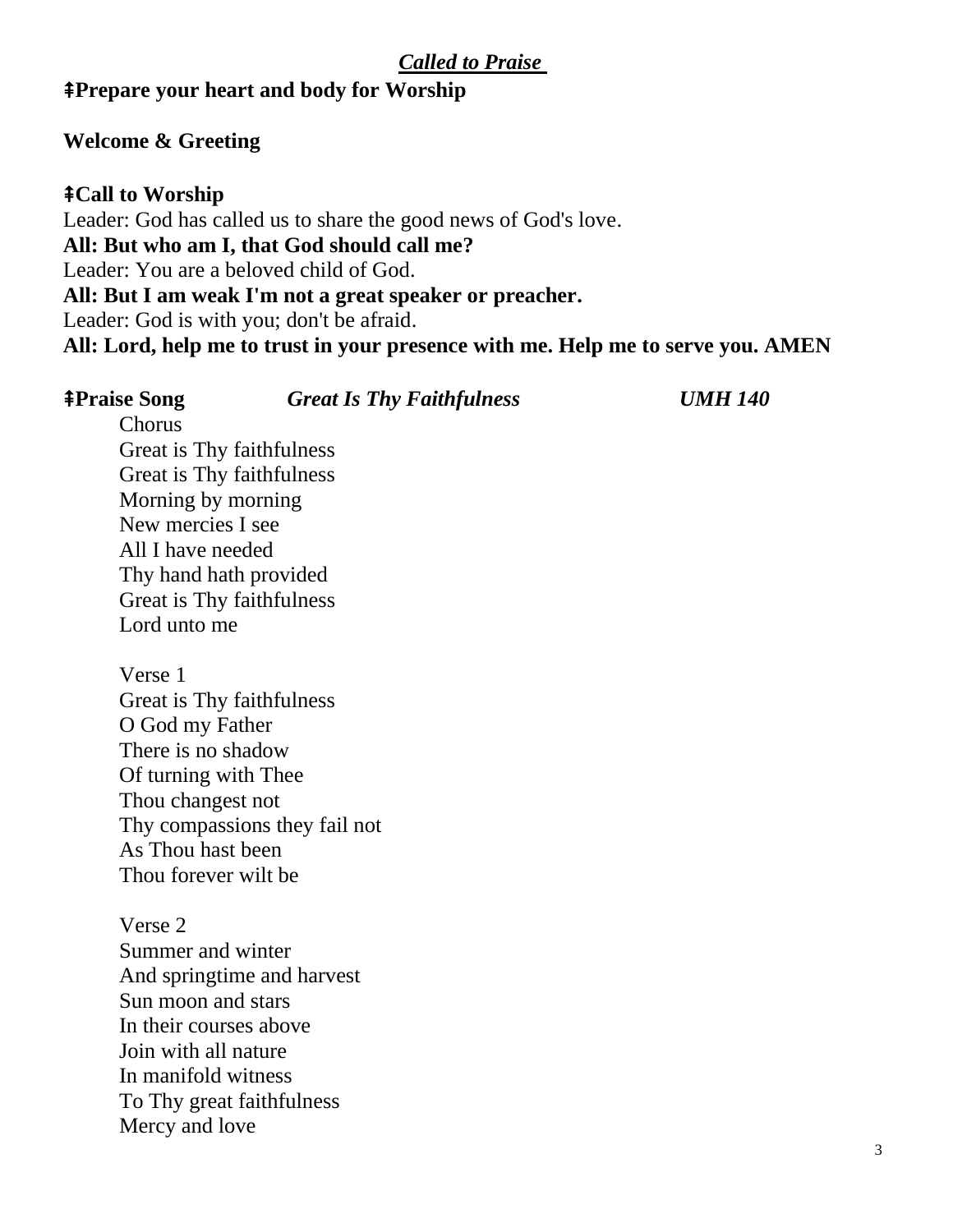Verse 3 Pardon for sin And a peace that endureth Thy own dear presence To cheer and to guide Strength for today And bright hope for tomorrow Blessings all mine With ten thousand beside

## **Children's Time** *Trust God* **Genesis 13**

Abrahams nephew was Lot. Lot and all this helpers went with them, too. The helpers began to fight. There was not enough grass for all the animals. So Abraham said to Lot, "You pick your own land to live on." Lot chose the best land. It has the most grass and the most water for his animals. Lot moved to his new home. Then God gave Abraham a blessing. God said, "All the land you see here will be yours forever. Also, you and Sarah will be blessed with many children." God led Abraham and Sarah to a place called Hebron. It was beautiful.

## **Announcements**

- We have '**In-Person' Worship in the Sanctuary** and **'Online Worship'** at 10 am on *Sunday, January 30, 2022.* You can choose In-person worship or Online worship to worship with us.
- We highly recommend you to wear a mask during in-person Worship to protect one another. We are following the CDC guideline to protect everyone.
- The Worship Bulletin will be sent to you by email (most people) or mail (those who cannot access email). You can see the bulletin on the church website, <https://www.littlefallsumc.org/onlineworship>
- We will use YouTube for Online Worship. We have used both YouTube and Facebook for Online Worship. Click the link to join in Online Worship. Please join in Online worship 10 minutes before the Worship Time! YouTube <https://www.youtube.com/channel/UCOzxLc7UQjeMNprjm9u8gtQ/>
- You can join the Online Worship by your home phone or flip cell phone. Call with the number 646-876-9923 and enter the Meeting ID, 917 9067 6301 and # Key and then press # key again! Passcode 139139.
- If you cannot join in online worship, please have Worship Service with your family at home using the attached worship bulletin. The worship bulletin includes scripture and sermon notes.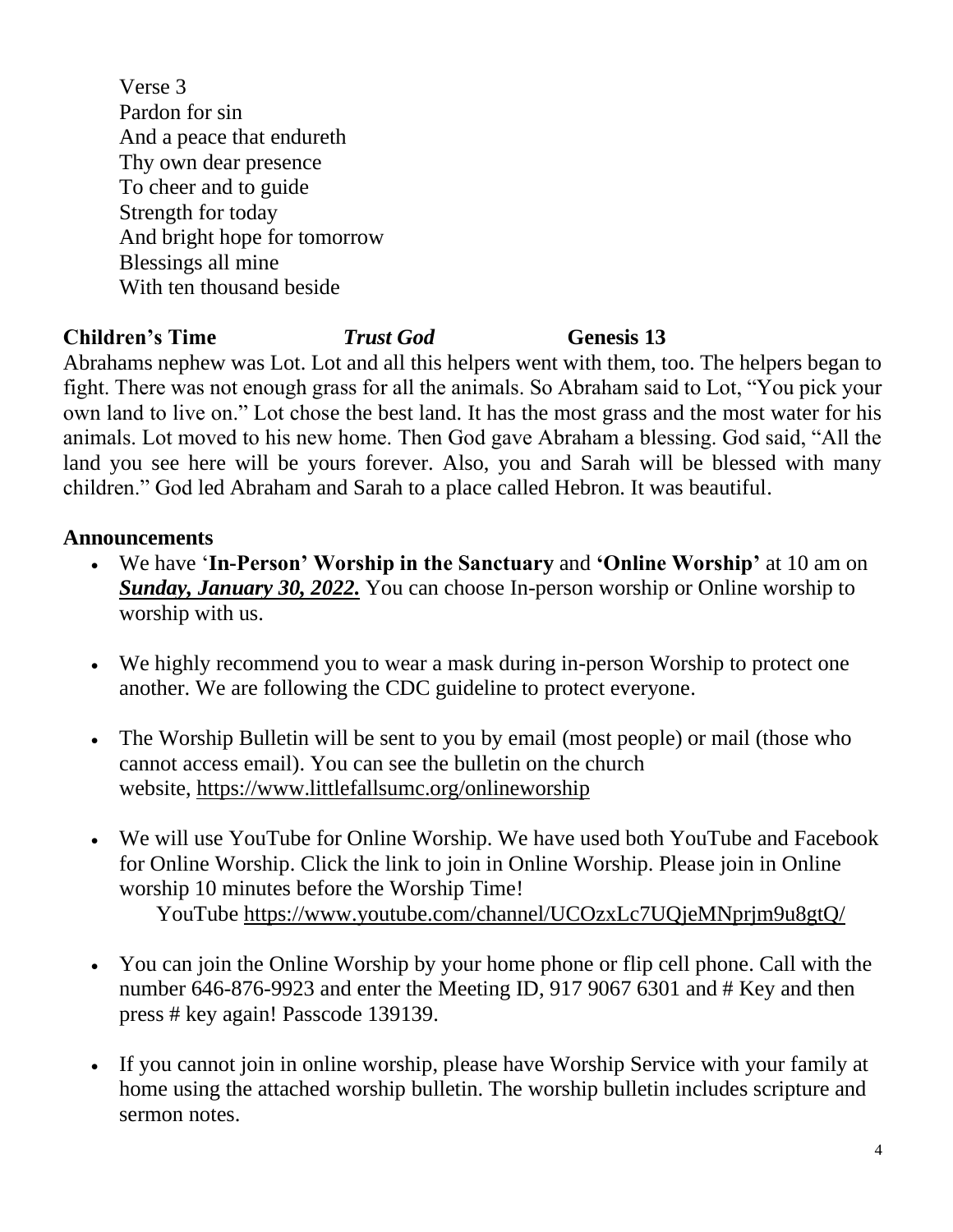- Please email Pastor Jin (jkim@littlefallsumc.org) if you would like to share your concerns and joys with the congregation. Pastor Jin will lift up the names in the order of prayer in our worship.
- **Holy Communion** We will have Holy Communion at *Sunday Worship on February* 6<sup>th</sup> at 10am. If you plan to join us Online service, please prepare Holy Communion elements, Bread (or a cracker) and Grape juice (or water).
- Please contact Pastor Jin or the church office if you need any help from Pastor Jin or church members! We are here to help you.
- **Church Forum** Thanks for join the Forum Yesterday. The date and time for the next Forum will be at announced. Let's work on God's ministry together!
- **Stewardship Campaign Thank you to those who already gave us your pledge card.** We continue to receive pledge cards, so you are not late. please participate in our Stewardship Campaign with your generous, faithful hearts, if you didn't give us your pledge card, God Bless you as you fill out the pledge card and mail it back, drop it off at the church, put it in the offering plate, or add it to the Pledge Box in the Narthex.
- **Kids For Christ** Next Meeting will be on *February 4* at 6:30 pm. KFC is a Friday night program for children. We will have KFC every first and third Friday of the month. Please encourage children to join KFC.
- **Treasured Memories** "Treasured Memories" is a grief group for those who have lost their loved ones. The ongoing meeting is held in Lee Lounge at 7pm on every 2<sup>nd</sup> Wednesday of the month. Contact Allison for details (973) 800-4152 (leave message).
- **SUPER BOWL SUNDAY CHILI & SUB SALE IS BACK!** *Sunday, February 13***,** 11am to 1pm, Order forms are available now.
- **Ruth Lee Meeting –** *February 23, 2022,* at 4pm.
- **The Unity Circle** is starting to collect gloves, hats, scarves, and mittens to fill our snowman box. Please see Betty Caceres for more information. **Thank you for your support!**
- **Shoprite Gift Card** If you want to buy a Shoprite gift card, please contact Pete (973) 595-5765 [\(detroit50@aol.com\)](mailto:detroit50@aol.com).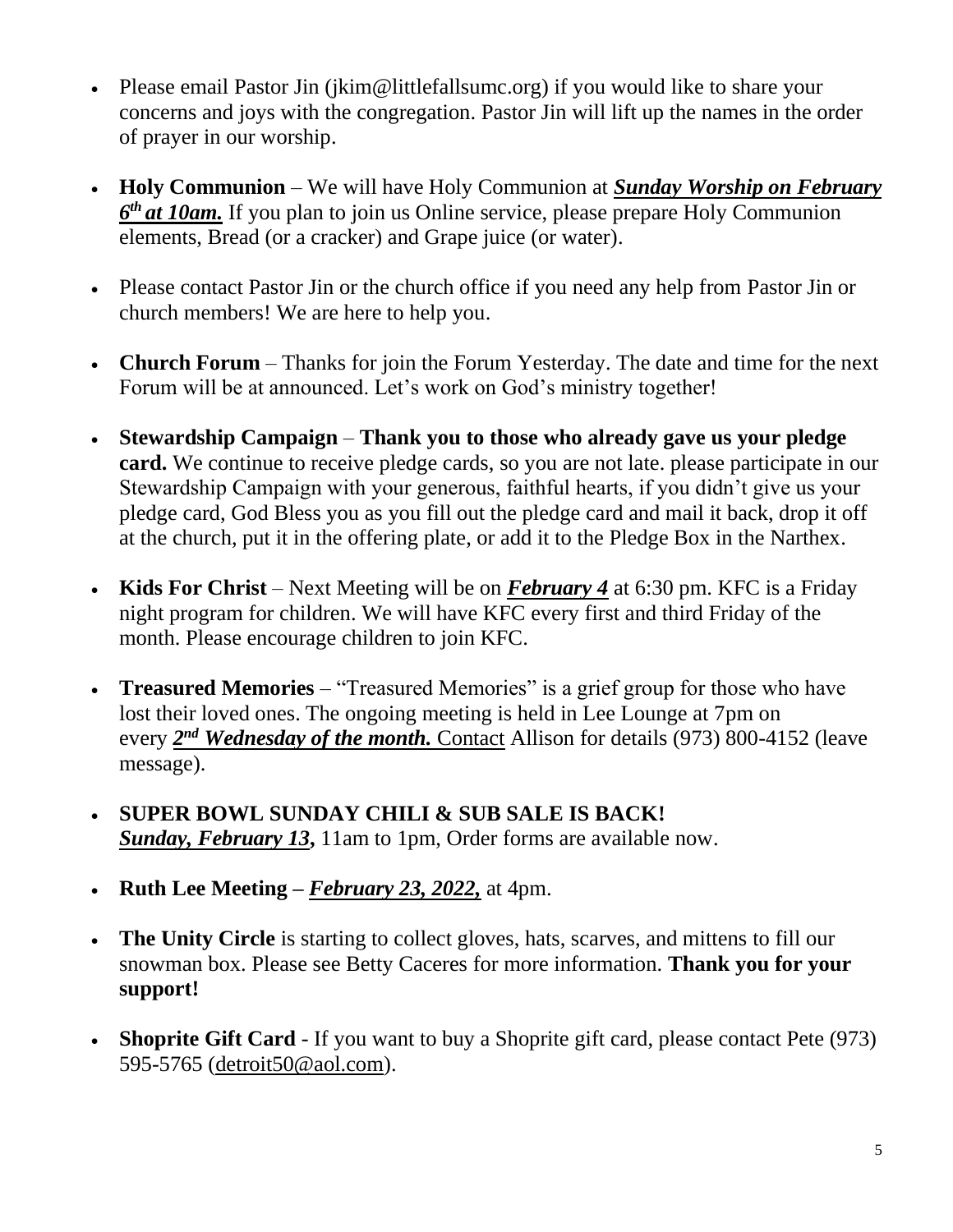- **Kohl's Gift Card** If you want to buy a Kohl's gift card, please contact Allison.
- **AmazonSmile Program** Please choose Little Falls UMC as your charity organization at https://smile.amazon.com. All services and prices will be the same and Amazon will donate 0.5% of your purchase to the church.
- Your financial support and generosity are greatly appreciated and essential for our church ministry and mission. Please consider sending your tithes and offerings to Little Falls UMC (139 Main St. Little Falls, NJ 07424). You can send your offerings and tithes to the church every week. Or you can send offerings and tithes for a month with a check. Thanks again for your generosity again!
- **LFUMC FOOD PANTRY ITEMS NEEDED** Many families depend on the Food Pantry on a regular basis. The Pantry needs the following non-perishable items; canned vegetables, peanut butter, jelly, adult/children's cereal, pasta & sauce, instant potatoes/rice, tuna, chicken, sardines, fruit, apple sauce, juice, and granola bars.
- **SOCKS FOR SOULS** *Do your feet get cold?* Please help Unity Circle to provide new or gently used socks to the homeless. There is a constant need. Please drop off your socks in the large white sock in the Narthex.
- **Ongoing Collection** UMW also collects postmarked stamps, can pull tabs, Box Tops for Education, and the front of greeting cards. Items are donated to different charities and organizations.

# ⭻**Hymn of Prayer** *God Will Take Care of You* **UMH 130**

Verse 1 Be not dismayed whate'er betide God will take care of you Beneath His wings of love abide God will take care of you

Chorus God will take care of you Through every day o'er all the way He will take care of you God will take care of you

Verse 2 Through days of toil when heart doth fail God will take care of you When dangers fierce your path assail God will take care of you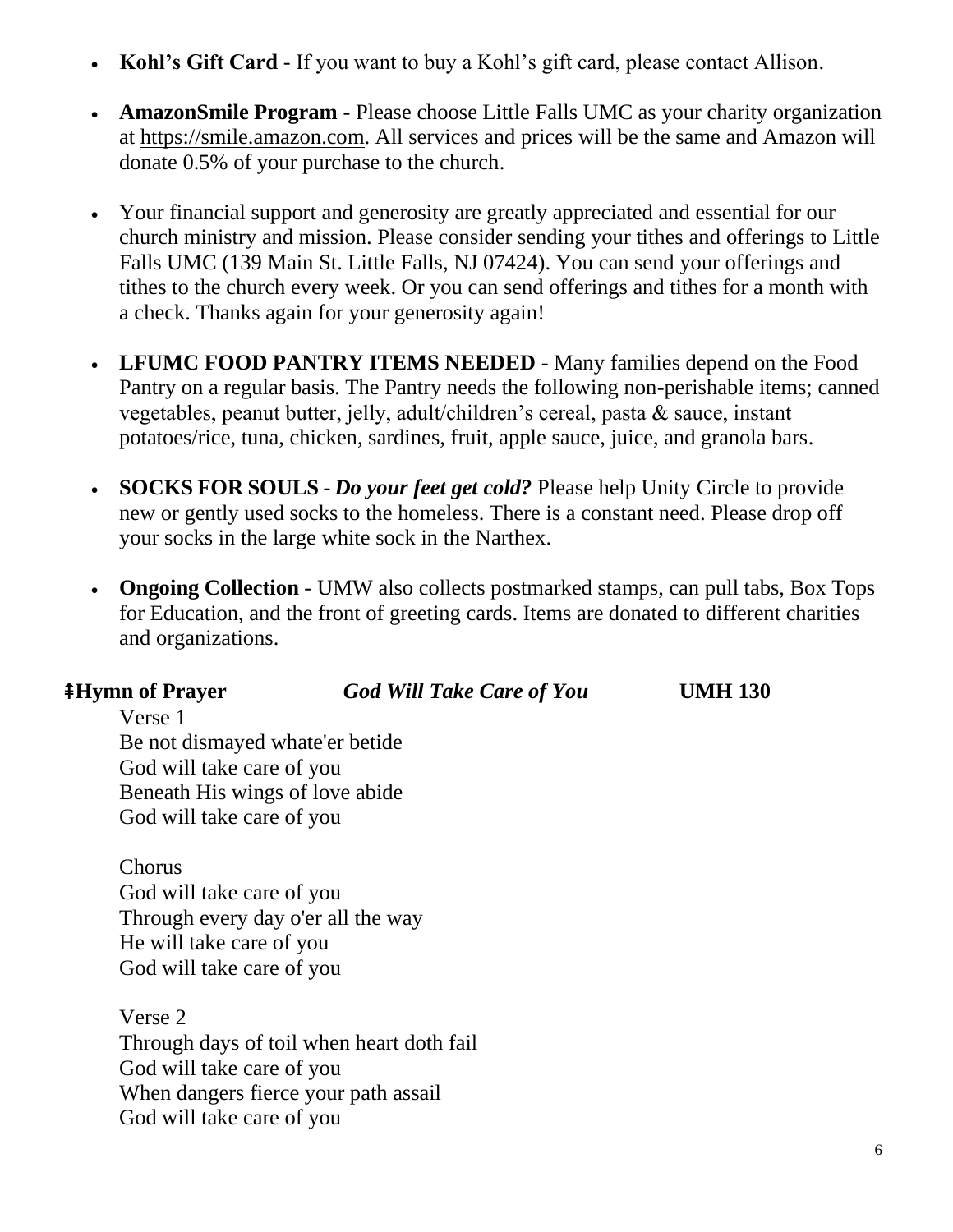Verse 3 All you may need He will provide God will take care of you Nothing you ask will be denied God will take care of you

Verse 4 No matter what may be the test God will take care of you Lean weary one upon His breast God will take care of you

## **Pausing for Silent Prayer and Confession**

# **Prayers of the People (Response: God, in Your Mercy, hear our prayers.)**

Loving God, you are LOVE. In you resides all hope, peace, and justice. Your love has been poured out on us and all creation from before the beginning of time. Teach us again the great message of hope. Remind us that love is also risk. We risk censure and alienation from people who don't understand. Let us know that you are with us, through this time. Give us courage to be your faithful witnesses, by the kinds of loving service and care we give to others. For we ask this in Jesus' Name. AMEN.

## **The Lord's Prayer**

*Our Father, who art in heaven, hallowed be thy name, thy kingdom come, thy will be done, on earth, as it is in heaven. Give us this day our daily bread. And forgive us our trespasses, as we forgive those who trespass against us. And lead us not into temptation, but deliver us from evil, for thine is the kingdom, and the power, and the glory, forever. Amen.*

### **Choir Anthem**

## *Called to the Word*

### **Prayer for Illumination**

**Leader:** Lord, open our hearts and minds by the power of your Holy Spirit, that, as the Scriptures are read and your Word proclaimed, we may hear with joy what you say to us today.

### **All: Amen**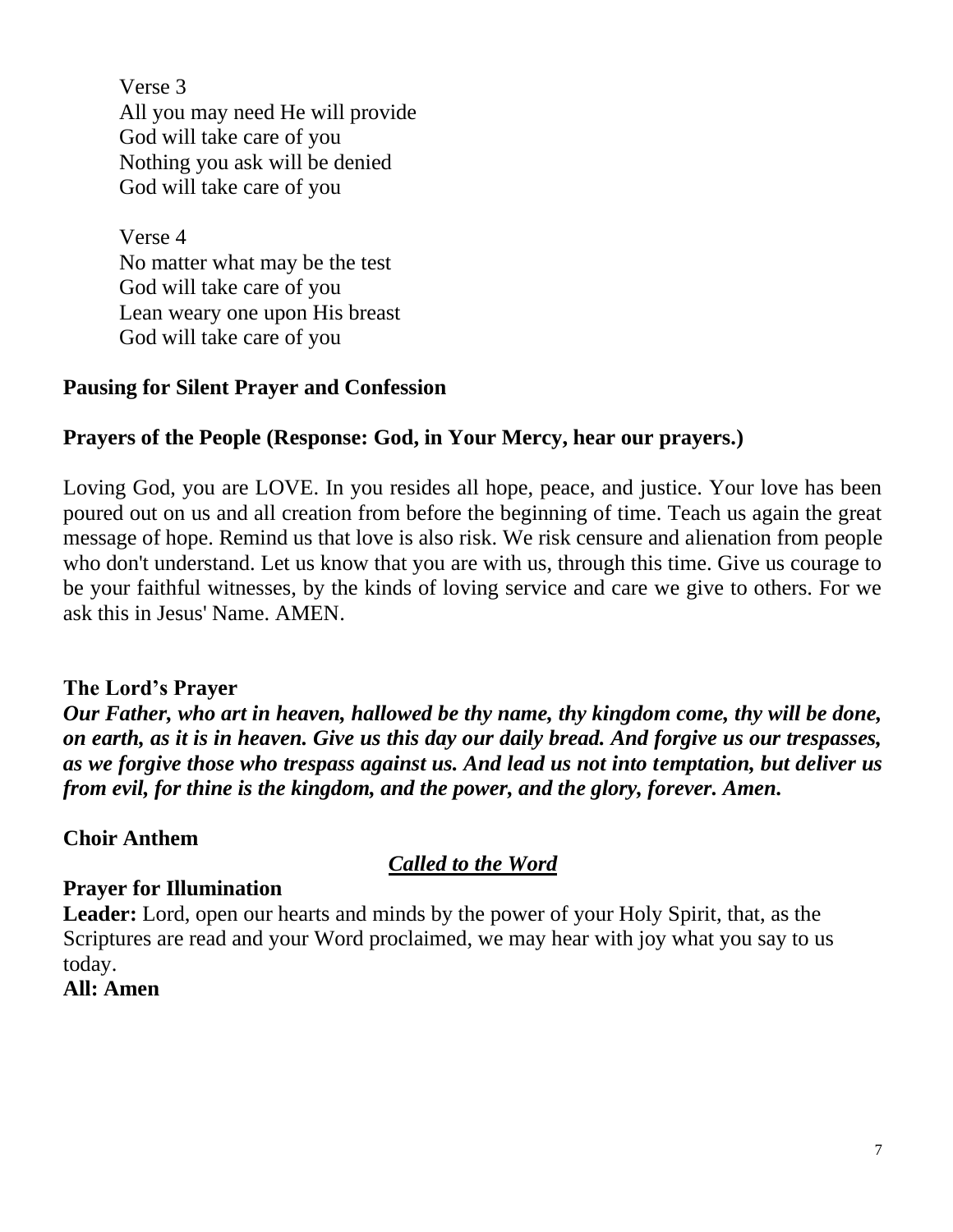# **OT Lesson Jeremiah 1:4-10**

## **Jeremiah's Call and Commission**

<sup>4</sup> Now the word of the LORD came to me saying, <sup>5</sup> "Before I formed you in the womb I knew you,

and before you were born I consecrated you; I appointed you a prophet to the nations." **<sup>6</sup>** Then I said, "Ah, Lord GOD! Truly I do not know how to speak, for I am only a boy." **<sup>7</sup>**But the LORD said to me, "Do not say, 'I am only a boy'; for you shall go to all to whom I send you,

and you shall speak whatever I command you. **<sup>8</sup>** Do not be afraid of them, for I am with you to deliver you, says the LORD." **<sup>9</sup>** Then the LORD put out his hand and touched my mouth; and the LORD said to me, "Now I have put my words in your mouth. **<sup>10</sup>** See, today I appoint you over nations and over kingdoms, to pluck up and to pull down, to destroy and to overthrow, to build and to plant."

## *This ends the OT Lessons. Let us turn to the Gospel Lesson. Please stand, if able.*

# **Gospel Lesson Luke 4:21-30**

**<sup>21</sup>** Then he began to say to them, "Today this scripture has been fulfilled in your hearing." **<sup>22</sup>** All spoke well of him and were amazed at the gracious words that came from his mouth. They said, "Is not this Joseph's son?" **<sup>23</sup>** He said to them, "Doubtless you will quote to me this proverb, 'Doctor, cure yourself!' And you will say, 'Do here also in your hometown the things that we have heard you did at Capernaum.'" **<sup>24</sup>** And he said, "Truly I tell you, no prophet is accepted in the prophet's hometown. **<sup>25</sup>**But the truth is, there were many widows in Israel in the time of Elijah, when the heaven was shut up three years and six months, and there was a severe famine over all the land; **<sup>26</sup>** yet Elijah was sent to none of them except to a widow at Zarephath in Sidon. <sup>27</sup> There were also many lepers<sup>[\[a\]](https://www.biblegateway.com/passage/?search=Luke+4%3A21-30&version=NRSV#fen-NRSV-25083a)</sup> in Israel in the time of the prophet Elisha, and none of them was cleansed except Naaman the Syrian." **<sup>28</sup>** When they heard this, all in the synagogue were filled with rage. **<sup>29</sup>** They got up, drove him out of the town, and led him to the brow of the hill on which their town was built, so that they might hurl him off the cliff. **<sup>30</sup>**But he passed through the midst of them and went on his way.

This is the word of God for the people of God. **All: Thanks be to God.**

**Message** *Doubt or Trust* **Rev. Jin Kook Kim**

Good morning, Church Family! I hope you had a blessed week last week. Last Sunday, we considered Jesus' preaching. After reading the scripture, Jesus said, "Today, this scripture has been fulfilled in your hearing." He showed his words were true through his ministry that helped people experience freedom from poverty, evil spirits, and blindness. Jesus makes the scripture real in our lives. I pray that we experience Jesus' salvation in our daily life. I also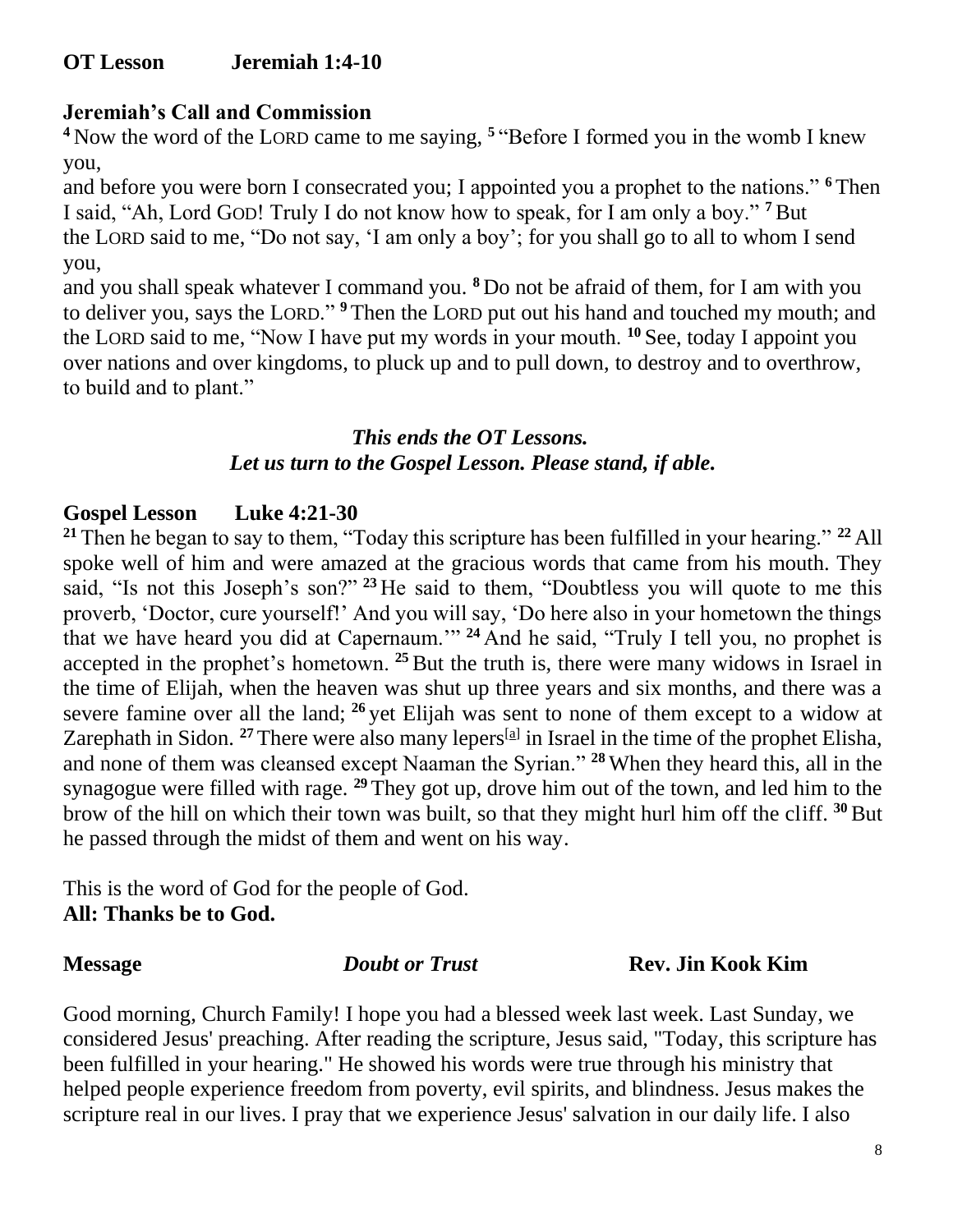pray that we serve others to experience Jesus' salvation in their daily life through the church ministry as the body of Jesus Christ and our personal ministry as the followers of Jesus Christ.

Today's scripture is the description of the event that happened after Jesus preached, "Today, this scripture has been fulfilled in your hearing." The congregation was amazed by Jesus' preaching, his gracious words. However, they said, "Is not this Joseph's son?" That was not a question to clarify Jesus' identity. It was their voice of doubt about Jesus and his preaching. How do you know? We can see that from Jesus' answer to the question. Right after he listened to the question, he said, "Doubtless you will quote to me this proverb, 'Doctor, cure yourself!' And you will say, 'Do here also in your hometown the things that we have heard you did at Capernaum.'" Based on Jesus' answer, we can see that they couldn't believe Jesus' words. Why?

First, it was because they had known Jesus from his birth, and they were the people of Nazareth, Jesus' hometown. They doubted Jesus' identity as the Son of God because Jesus grew up with them or their children. Jesus was not a special child in the town. As we know, there is not any description regarding Jesus' childhood except the event that Jesus was lost and found in Jerusalem when he was 12 years old. For them, Jesus was one of their friends or one of their neighbors as a normal person like them. Now, Jesus preached with the gracious words, and they were amazed, but it was not enough for them to change their thought about Jesus' identity. "Doctor, cure yourself." What does that mean? If you are a doctor, you can heal yourself because you have the knowledge and skill. Don't we read similar words in the Bible? When Jesus was on the cross, people said to him, "King of Jews, save yourself! You said you are the king of Jews, the son of God, and you are here to save people as the savior. If you are the savior, save yourself!" The congregation couldn't believe Jesus' preaching because they doubted Jesus' identity as the Son of God, and they doubted Jesus's authority of his preaching, "Today, this scripture has fulfilled in your hearing."

The second reason that they couldn't believe Jesus' preaching was that they couldn't see any miracles and wonders from Jesus when Jesus preached. Jesus said to them, "you will say 'Do here also in your hometown the things that we have heard you did at Capernaum." What did Jesus do at Capernaum? Jesus was at many synagogues in other towns, and one of the towns was Capernaum. A man who was possessed by an evil spirit shouted to Jesus when Jesus preached God's words because the evil spirit recognized Jesus as the son of God who had the power to destroy it. Jesus cast out the evil spirit from the person. And people saw that miracle. The congregation of Nazareth heard the miracle, but they couldn't see such a miracle when Jesus preached to them. They doubted Jesus' words because they couldn't see any miracle when Jesus preached to them.

Their doubt on Jesus and his words made them not accept God's words, although they were amazed by Jesus' teaching on God's words. Their doubt on Jesus and his words made them not see any miracles and wonders. Jesus had the power to carry out miracles and wonders, but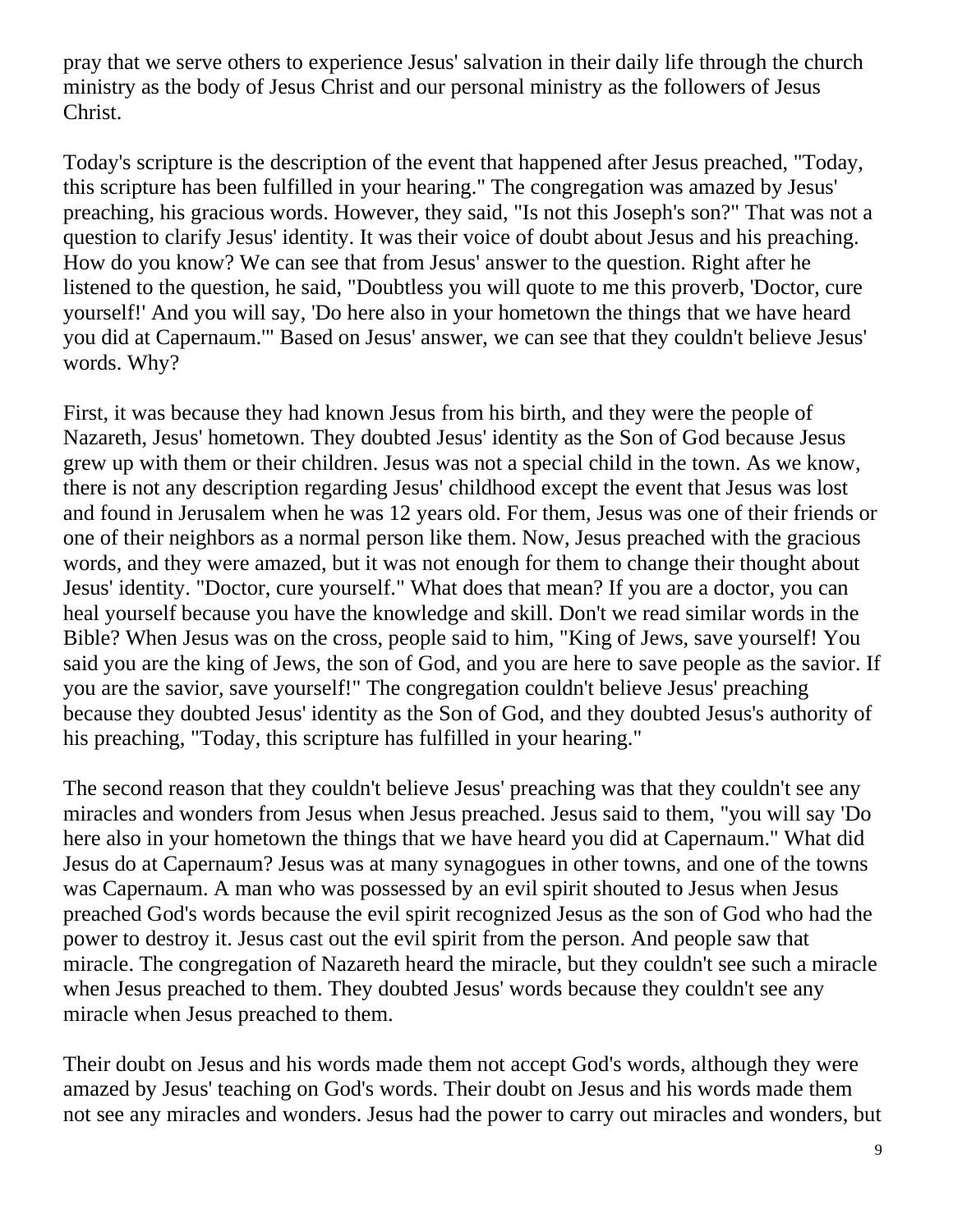their doubt made him not carry out any miracles and wonders in their town, which was also Jesus' hometown. That was a tragedy. People in other towns accepted Jesus as their savior and experienced miracles and wonders. However, the congregation in Nazareth couldn't accept Jesus and his words nor experience Jesus' miracle and wonder, although Jesus was closer to them much more than people in other towns.

# Little Falls Church Family,

Such a tragedy sometimes happens in our lives. Through the Bible, hymns, sermon, the Bible study, and daily devotional, God talks to us, "I love you so much. I am with you. I will protect you. I will save you. I will change other's lives through you. I will change the world into my kingdom through your church." and Jesus talks to us, "Today, the scripture has been fulfilled in your hearing." However, we sometimes doubt God's words and Jesus's words because of our limited experience of God and God's works in our lives. We have known God and Jesus for a long time, and we assume what God will do or can do for us or what Jesus does not do for us based on our experiences, so we doubt God rather than trust God. In another case, we doubt God because we cannot see God's immediate work or intervention for us in our lives.

# Church Family,

As we sang our opening hymn, God is faithful, and God's faithfulness is great. God loves us, cares for us, helps us, and supports us. God is with us. God makes us change one's life and makes our church change the world into the kingdom of God. God has the power, and God is powerful enough to do that. Let us trust God rather than doubt. When we trust God and follow God's will step by step, we will see God's miracles and wonders in our lives, in others' lives, in our church ministry, and in our community.

Trusting God is to believe in God's love and presence. God is walking with us in our life journey, caring for us and experiencing everything that we experience. Trusting God is to have hope in God. We have peace in our hearts and expect God's works for us all the time, even in the time of trials. Trusting God is to wait for God's time. We are disappointed because we don't see anything here and now because we know God is working, and God will show us God's work when God's time comes. Trusting God is to change our mindset. When we do our church ministry or personal life ministry, our mindset and attitude on the ministry are full of joy and hope because we trust God can do everything through us when we trust God and follow God.

Church family, let us trust God! God's words toward us are God's promises toward us. God already promised all things to us, and we will receive all blessings in Christ. Let us not doubt but trust God; then we will see God's miracles and wonders in our lives, in others' lives who we serve, in our community. Let us not lose the privilege but accept it and use it for all God's people. Amen.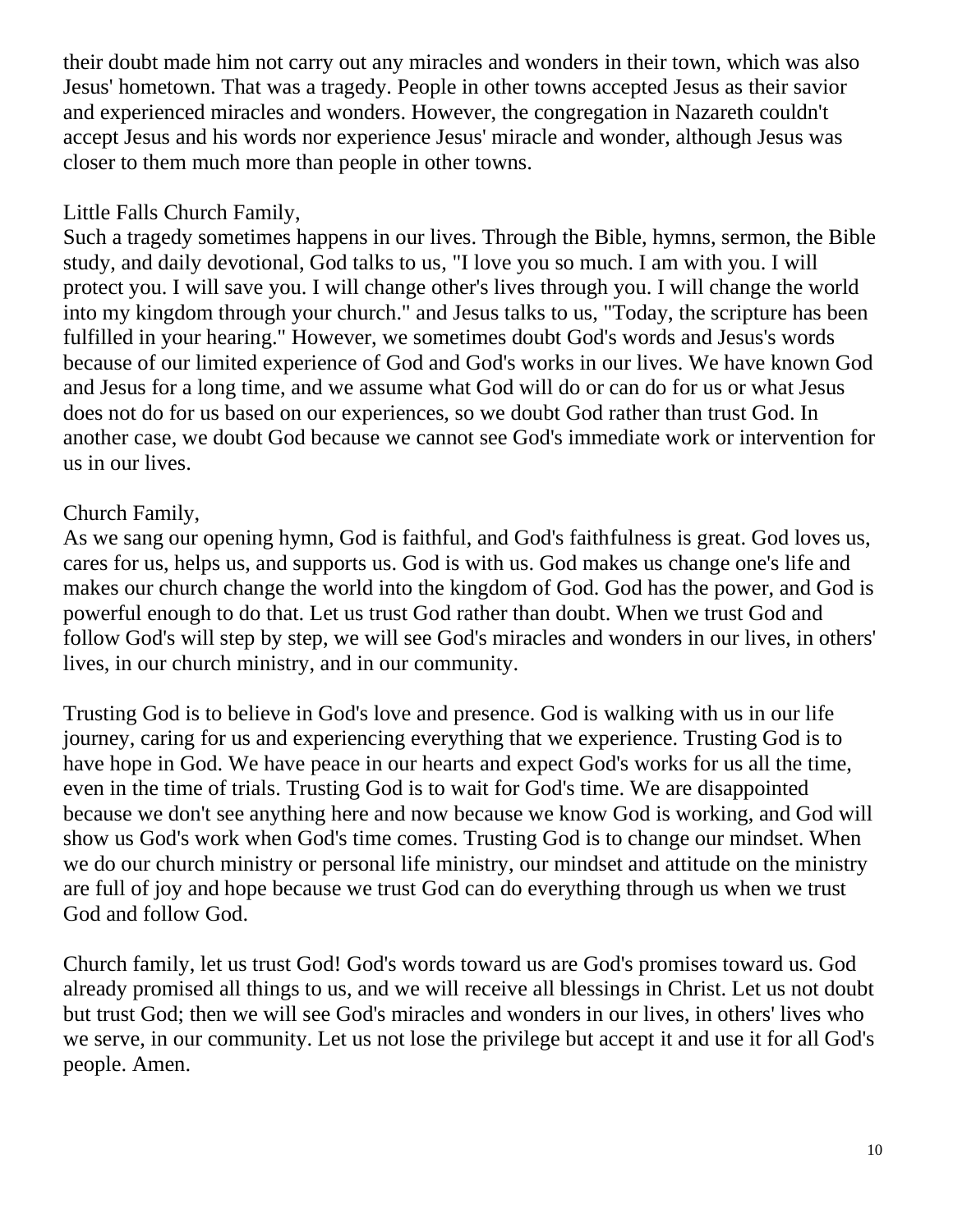## *Called to Share*

#### **Response to Our Generous God**

### ⭻**Doxology** *Praise God, From Whom All Blessings Flow* **UMH 95**

Praise God, from whom all blessings flow; Praise Him, all creatures here below; Praise Him above, ye heav'nly host; Praise Father, Son, and Holy Ghost!

#### ⭻**Prayer of Dedication**

**All: Loving God, we have been blessed with so much through your goodness. As we bring our gifts in gratitude this morning, you remind us that it doesn't matter what we have in our lives, if we do not have love, we have nothing. This love is not the love of Valentine's Day cards, and not even the love we feel among families, which are both rich blessings. You long for us to experience agape love – the love of the world, the love for those we don't even know. Open our eyes and our hearts. In Christ, our teacher, we pray. Amen.**

### *Called to the World*

#### ⭻**Closing Hymn** *Standing on the Promises* **UMH 374**

1 Standing on the promises of Christ my king, through eternal ages let his praises ring; glory in the highest, I will shout and sing, standing on the promises of God.

Refrain: Standing, standing, standing on the promises of God my Savior; standing, standing, I'm standing on the promises of God.

2 Standing on the promises that cannot fail, when the howling storms of doubt and fear assail, by the living Word of God I shall prevail, standing on the promises of God. [Refrain]

3 Standing on the promises of Christ the Lord, bound to him eternally by love's strong cord, overcoming daily with the Spirit's sword, standing on the promises of God. [Refrain]

4 Standing on the promises I cannot fall, listening every moment to the Spirit's call,